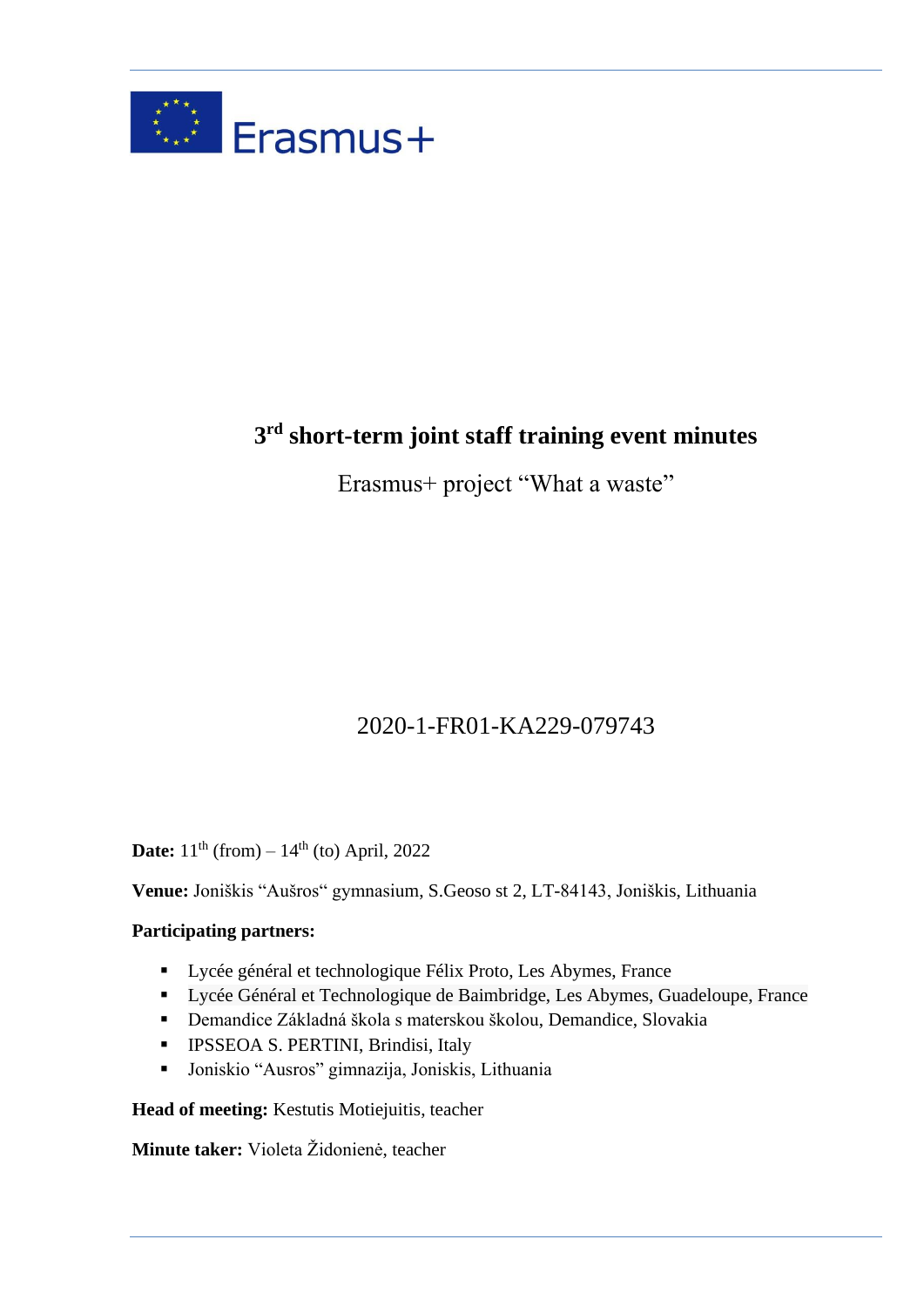# **Table of contents**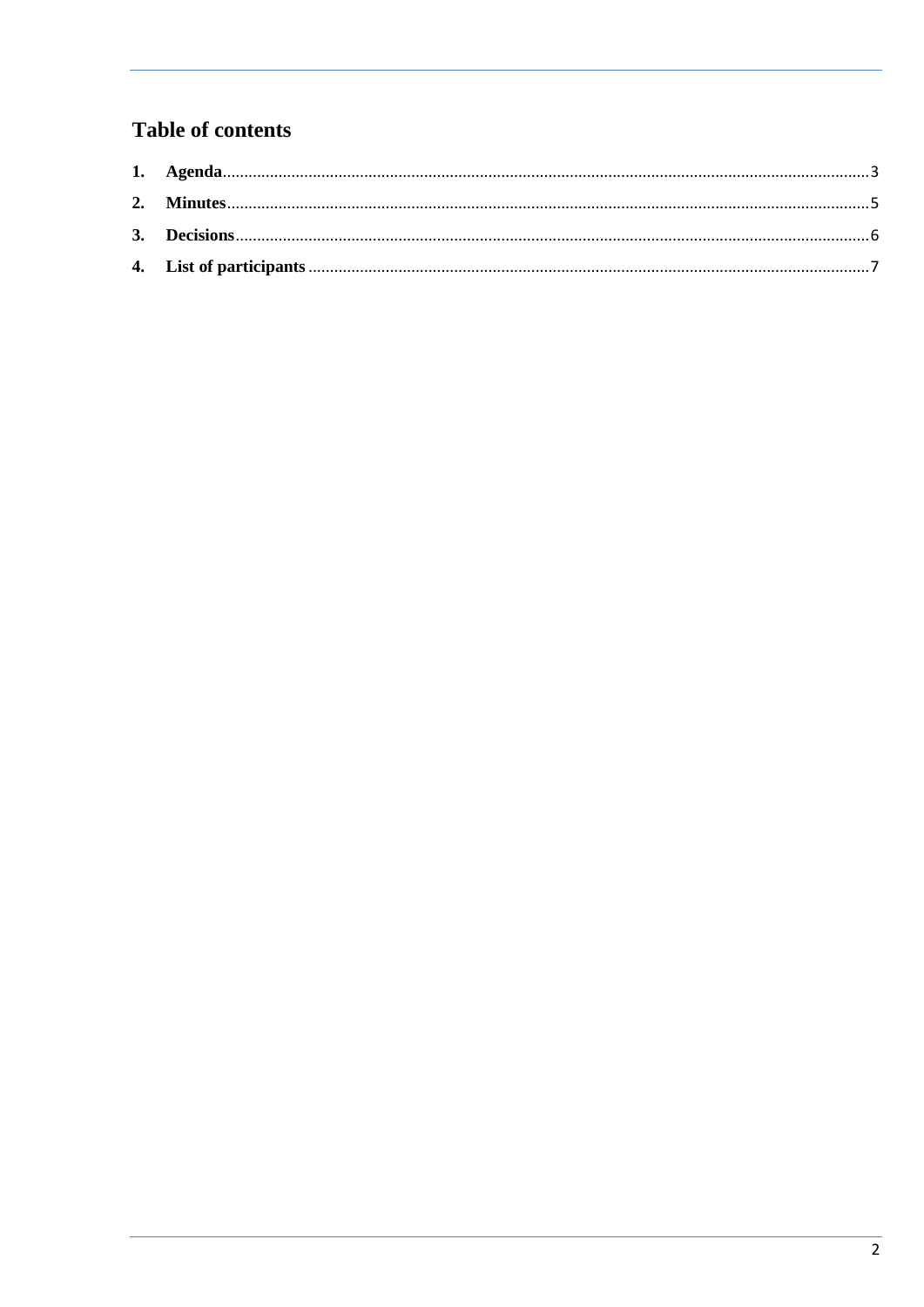### <span id="page-2-0"></span>**1. Agenda**

# **Erasmus+ project "What a waste" Meeting Programme**

April 11-14 2022, Joniškis, Lithuania

#### *April 10 (Sunday)*

Arriving at Riga airport 15:30 - Slovakian team meeting 17:55 - Italian team meeting 22:15 - French team meeting Accommodation at the hotel Audruvis. [www.audruvis.lt](https://audruvis.lt/en/home/)

#### *April 11 (Monday)*

- 8:00 Breakfast at the hotel
- 9:00 Welcome at school hall
- 9:30 School tour
- 10:00 Working session I
- 10:00 Lithuanian language lesson with English teacher Loreta Jankauskienė (Classroom 203)
- 11:00 Workshop "Stop motion movie editing" (Classroom 116)
- 12:00 Free lunch at school canteen
- 12:45 Workshop (Classroom 116) / Visiting "Saulė" Basic school
- 14:30 Meeting at local Municipality. Guided trip around Joniškis
- 19:00 Dinner

#### *April 12 (Tuesday)*

- 8:00 Breakfast at the hotel
- 9:00 Working session II

9:00 – Workshop – lesson 'Global warming' with Geography teacher Giedrė Motiejuitė (Classroom 103)

- 10:00 Workshop "Stop motion movie editing" (Classroom 116)
- 12:30 Lithuanian cuisine free lunch at school canteen
- 13:30 Leaving for  $\angle Z$ agarė
- 14:00 Trip around Žagarė
- 15:00 Workshop "Reuse of waste: Doll making and scarecrow factory visiting".
- 16:30 Leaving for Joniškis
- $19:00 -$ Dinner

#### *April 13 (Wednesday)*

7:00 – Breakfast at the hotel

7:30 – Departure for Vilnius

10:30 – Meeting with the Head of Institute of Geosciences (Vilnius University) prof. dr. Egidijus Rimkus

- 11:00 Workshop with Gintarė Klimienė (Geography teacher of Contemporary school centrum)
- 13:00 Lunch
- 14:00 Guided tour around Vilnius
- 16:00 Leaving for Trakai
- 16:45 Visiting [Trakai castle](https://www.govilnius.lt/visit-vilnius/places/trakai-castle)
- 18:00 Dinner
- 19:30 Leaving for Joniškis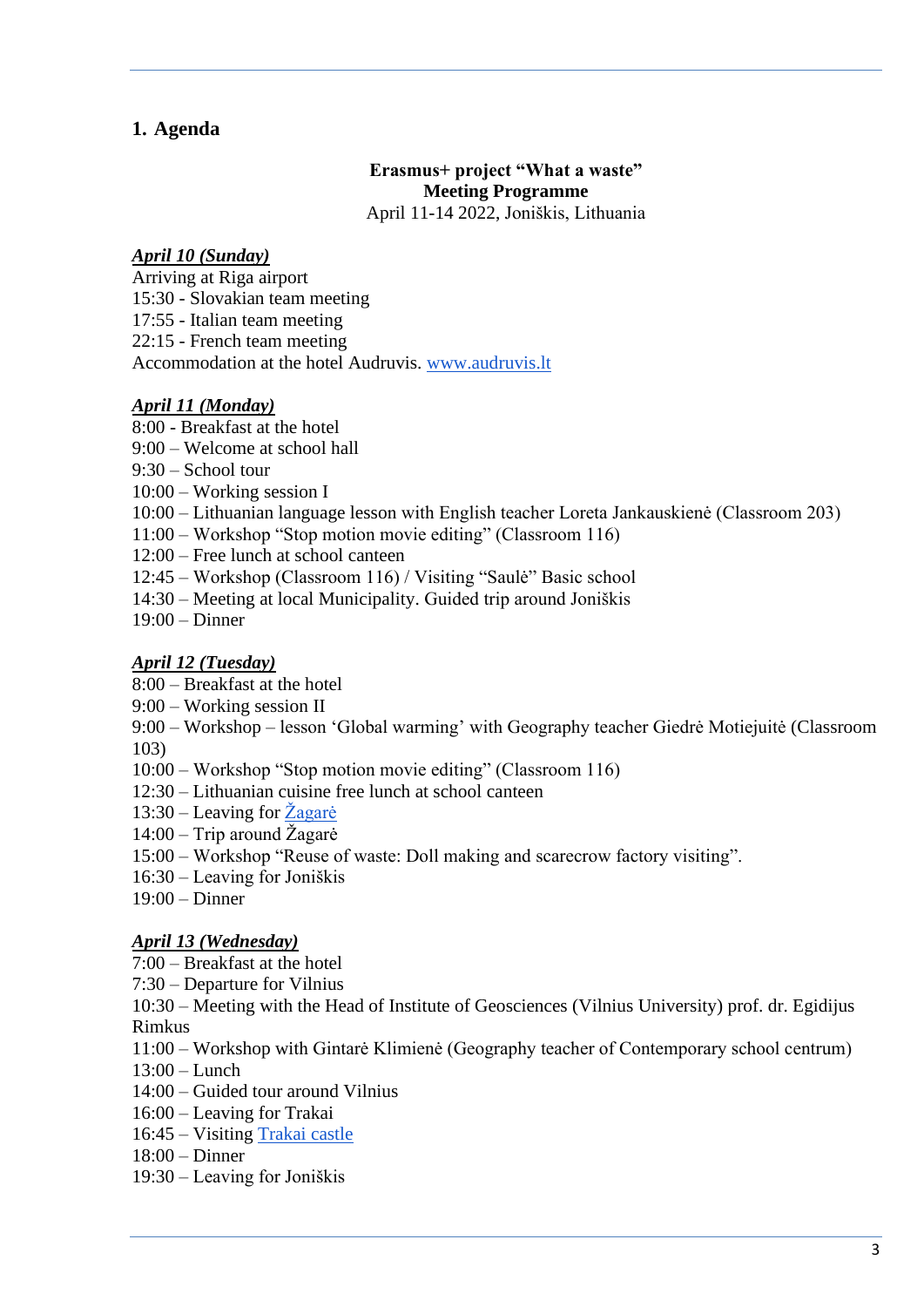## *April 14 (Thursday)*

- 9:00 Breakfast at the hotel
- 9:30 Working session III
- 9:30 Workshop (Classroom 116)
- 11:00 Discussion about project finishing, documentation, Mobility tool.
- 12:00 Free Lunch at school canteen
- $13:00$  Leaving for  $\underline{\tilde{S}}$ iauliai
- 14:00 Visiting Exchange point
- 14:30 Visiting [Baltic culture education centre "Balts' road"](https://www.baltukelias.lt/en/sightseeing-places/balts-culture-educational-centre-baltu-kelias/)
- 15:30 Guided tour around Šiauliai
- 16:30 Leaving for Joniškis
- 17:00 Visiting [the Hill of Crosses](https://www.lithuania.travel/en/place/the-hill-of-crosses)
- 19:00 Dinner

### *April 15 (Friday)*

Leaving for Airport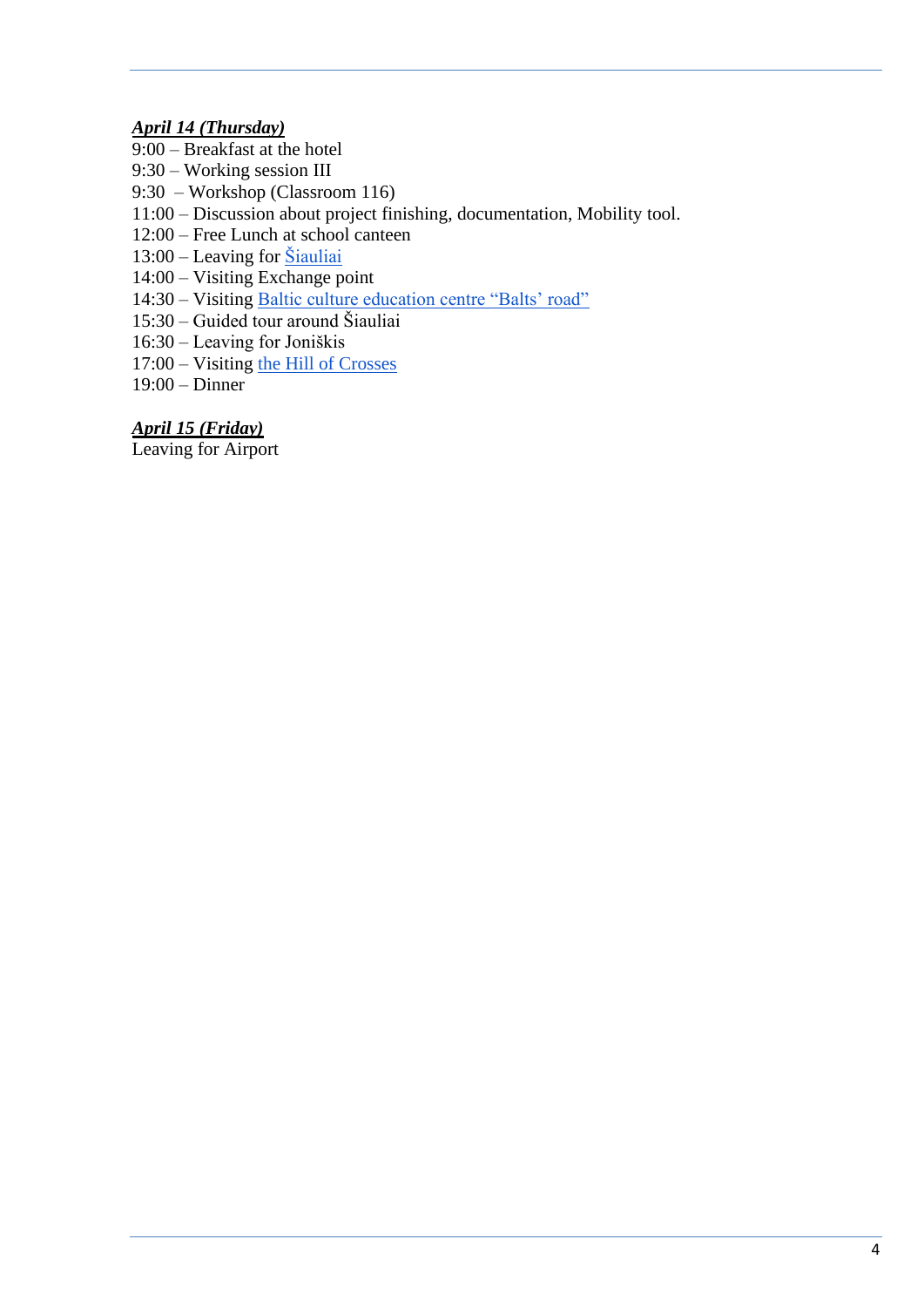# <span id="page-4-0"></span>**2. Minutes**

The third short-term joint staff event took place in Joniškis, Lithuania, 11-14th of April 2022.

16 teachers from Slovakia, Italy, Guadeloupe (France) and Lithuania participated in short-term joint staff event activities. The first day teachers were welcomed at school hall by students and school administration. Later they had school tour to find out Lithuanian school and had Lithuanian language lesson. The first day workshops were organized to teach colleagues how to create Art steps virtual exhibition and Canva.com app for video editing was introduced. The first day afternoon teachers visited Joniškis "Saulės" basic school and Joniškis town Municipality where they had a meeting with Joniškis vice mayor Vaida Aleknavičienė. After meetings teachers had guided tour in Joniškis.

The Second day teachers started from workshop-lesson "Global warming "with Geography teacher using Google Classroom and Google Docs. The next continuing workshop on editing stop motion movie with Canva.com app. Teachers created blank video, uploaded movie and audio, splited movie, added shapes, titles and subtitles, credits, added audio. On the afternoon teachers had a workshop "Reuse of waste: Doll making and scarecrow factory visiting" in Žagarė. Teachers explored Žagarė with Lithuanian teacher guidance.

The third day teachers visited Vilnius University Institute of Geosciences where met head of Institute prof. dr. Egidijus Rimkus. First, teachers had a lecture: "Climate change. Is the World about change?" and next presentation was about sustainable life. The lecturer was Gintarė Klimienė (Geography teacher of Contemporary school centrum). After workshops teachers had guided tour in Vilnius old town and visited Trakai.

The last day of the meeting teachers discussed about project managing, last activities that should be organized, publishing materials on eTwinning Twinspace. The final project evaluation was discussed and decided to create google forms to question teachers, students and their parents about project activities, management, impact and implementation.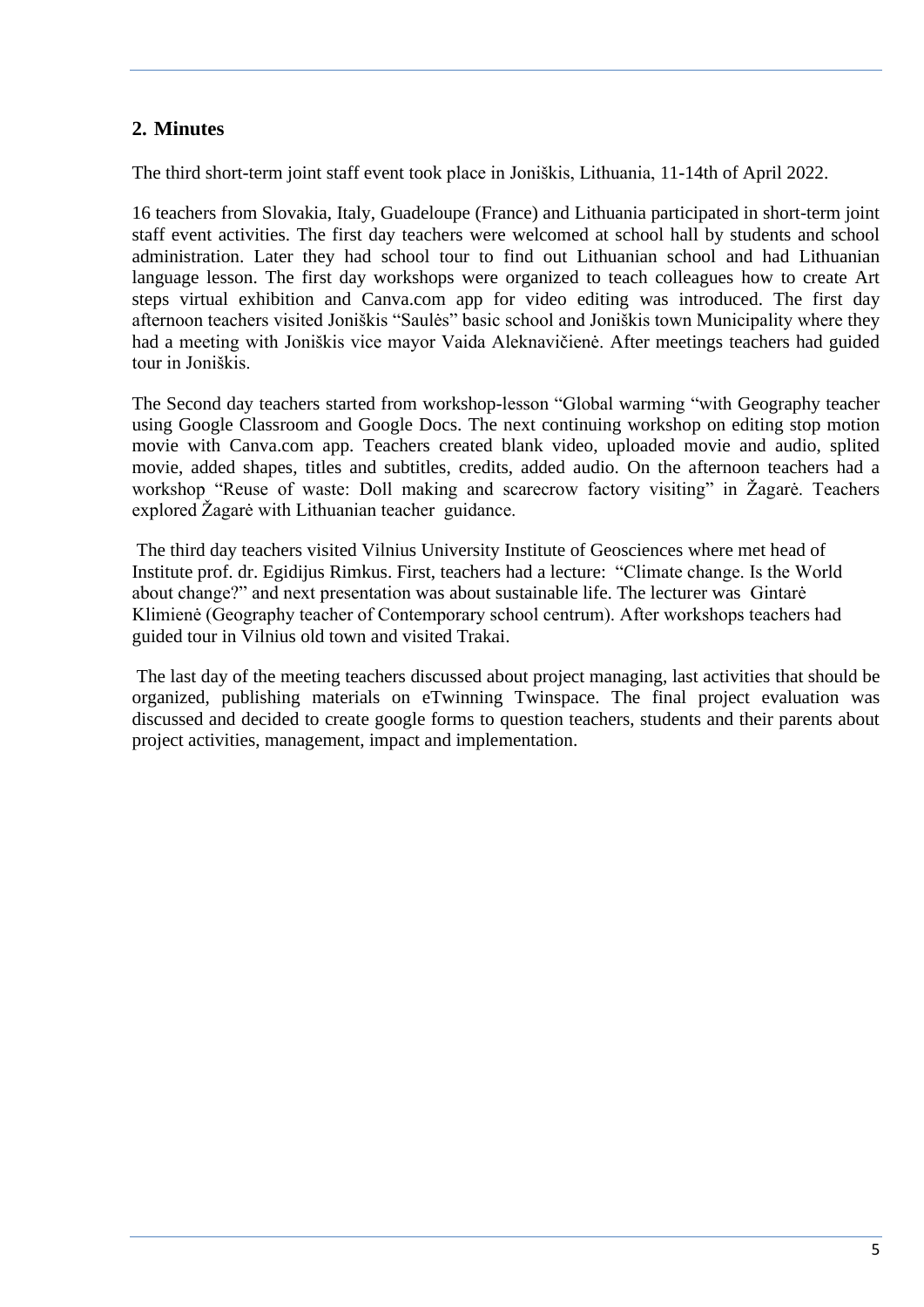# <span id="page-5-0"></span>**3. Decisions**

| No. | <b>Decisions / Tasks</b>                                                                                    | <b>Deadline</b> | Responsible person,<br>institution                                   |
|-----|-------------------------------------------------------------------------------------------------------------|-----------------|----------------------------------------------------------------------|
| 1.  | To publish all materials on eTwinning<br>Twinspace.                                                         | the end of May  | All partners                                                         |
| 2.  | To prepare Googe Forms for final project<br>evaluation and send forms to teachers, students<br>and parents. | the end of May  | <b>Estelle Decool-</b><br>Hanryon, Sebastien<br>Decool, All partners |
| 3.  | To finish stop motion movie and post it on<br>Youtube, project website and Twinspace.                       | the end of May  | All partners                                                         |
| 4.  | To upload all needed documents and<br>information about activities on project website                       | the end of June | Joniškis "Aušros"<br>gymnasium                                       |
| 5.  | To finish "escape game" and write answers for<br>students in Twinspace forum                                | the end of May  | All partners                                                         |
| 6.  | To finish Art steps virtual exhibition creation<br>and post in Twinspace.                                   | the end of May  | All partners                                                         |